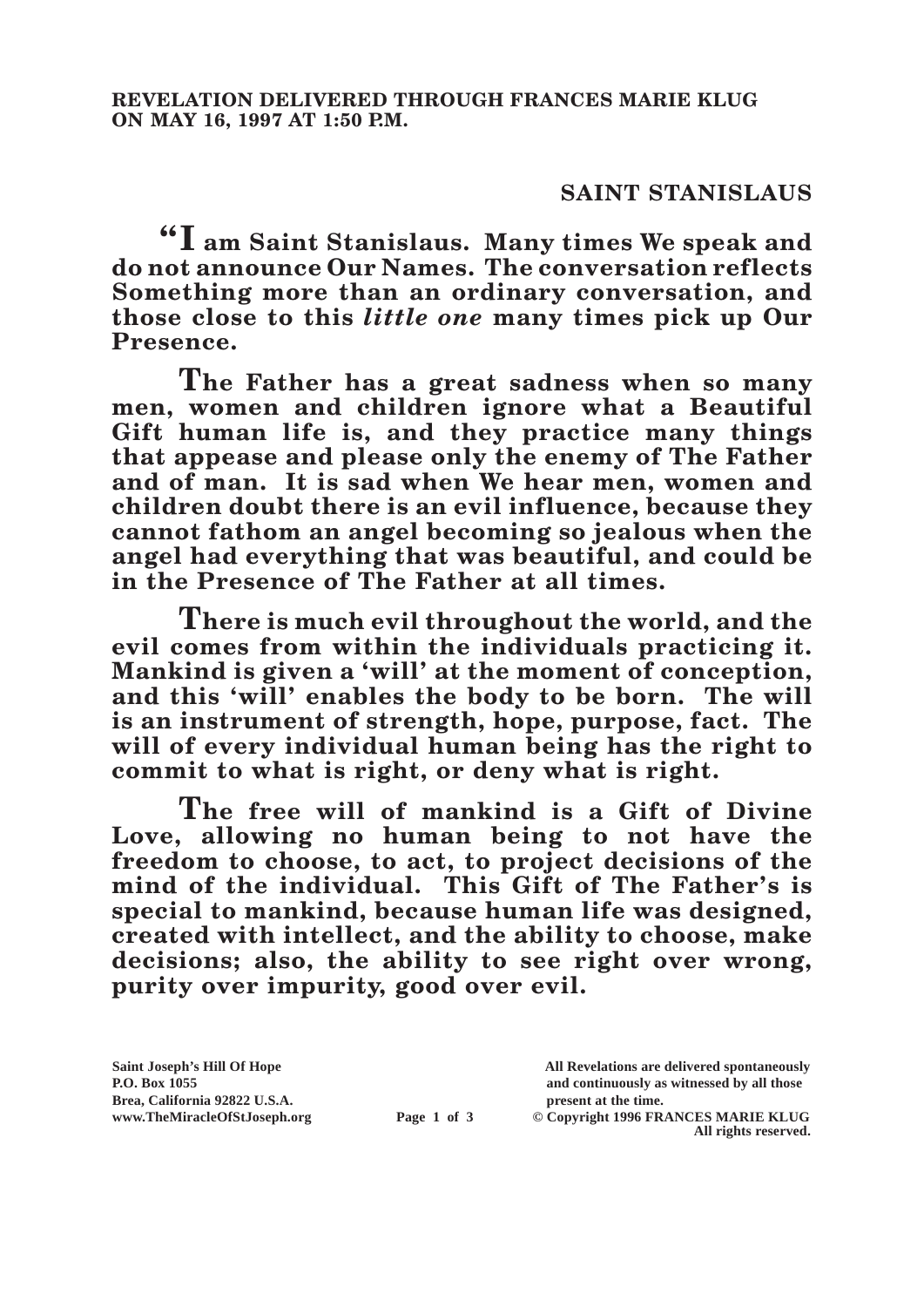**When a human being gives another a gift, the giver is no longer the controller of the gift. The one who receives the gift has choice to do with the gift what he or she wills. Many times the giver of the gift becomes saddened, because there is no care given to the gift. This, of course, is minute to what The Father feels when an individual man, woman or child abuses the Soul that is a Portion of The Father, by impure thoughts, words, actions, deeds, emotions.**

**If mankind could but see that the Soul is the Greatest Gift every human being could be the custodian of, and that this Soul is a Portion of The Father to be returned to Him for All Eternity, logic would tell individuals to protect this Soul with purity, and be ever conscious of the Importance of It, the Value of It.**

**This Miracle of The Father's Love has been given to the world, allowing so Many Saints to speak, to instruct, to deliberately instill important ideas, ideals, regarding what a Treasured Gift man holds within his or her being.**

**Not thousands of Words, but millions of Words have been written and spoken through This Miracle, over a short period of time according to man's years. When We hear doubt, it saddens Us, because doubt delays or even eliminates important issues, facts, practices, goals.**

**Many Blessings, physically, mentally, spiritually, pass through This** *Miracle Of The Beloved Saint Joseph* **daily. It is a Miracle of Strength, Hope, Purpose, beyond what human beings could possibly have** 

| Saint Joseph's Hill Of Hope   |             | All Revelations are delivered spontaneously |
|-------------------------------|-------------|---------------------------------------------|
| <b>P.O. Box 1055</b>          |             | and continuously as witnessed by all those  |
| Brea, California 92822 U.S.A. |             | present at the time.                        |
| www.TheMiracleOfStJoseph.org  | Page 2 of 3 | © Copyright 1996 FRANCES MARIE KLUG         |
|                               |             | All rights reserved.                        |